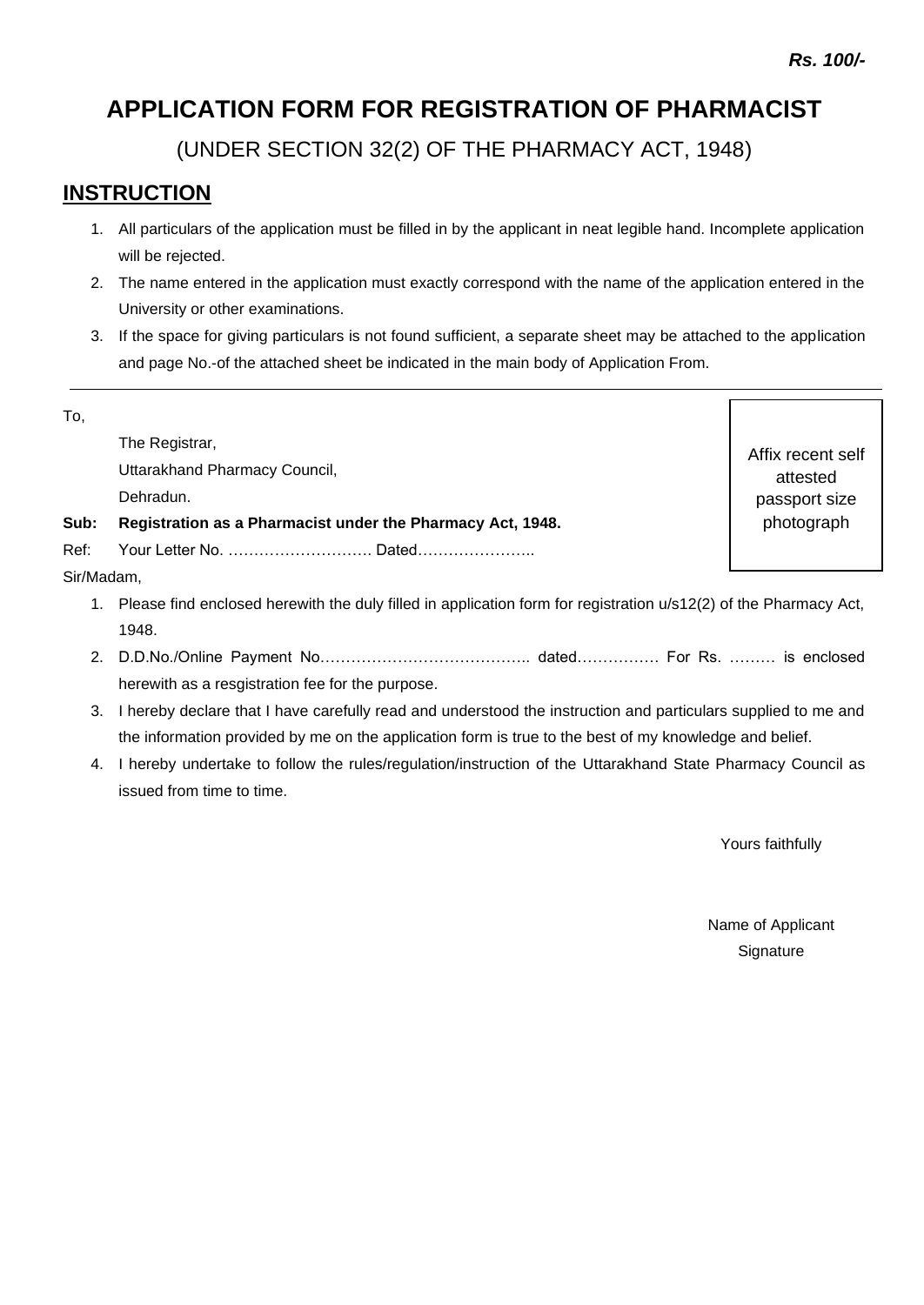### **APPLICATION FORM**

| 1. | Applicant's Name in Full (as in Degree Certificate) |  |  |  |  |  |  |
|----|-----------------------------------------------------|--|--|--|--|--|--|
|    |                                                     |  |  |  |  |  |  |
| 2. | Date, Month and Year of Birth                       |  |  |  |  |  |  |
| 3. | Father's/Husband's Name (Full in Capital Letter)    |  |  |  |  |  |  |
|    |                                                     |  |  |  |  |  |  |
| 4. |                                                     |  |  |  |  |  |  |
| 5. |                                                     |  |  |  |  |  |  |
| 6. |                                                     |  |  |  |  |  |  |
| 7. |                                                     |  |  |  |  |  |  |

**8. If admission to PharmD. Is on the basis of D.Pharm qualification, please mention details of D.Pharm qualification-**

| <b>Name of Institution</b> | Year of admission | Year of passing | <b>Name of the Examining Authority</b> |  |  |
|----------------------------|-------------------|-----------------|----------------------------------------|--|--|
|                            |                   |                 |                                        |  |  |
|                            |                   |                 |                                        |  |  |
|                            |                   |                 |                                        |  |  |
|                            |                   |                 |                                        |  |  |

#### **9. In case of Pharm.D (Post Baccalaureate) please mention details of B.Pharm qualification-**

| <b>Name of Institution</b> | Year of admission | Year of passing | <b>Name of the Examining Authority</b> |  |  |
|----------------------------|-------------------|-----------------|----------------------------------------|--|--|
|                            |                   |                 |                                        |  |  |
|                            |                   |                 |                                        |  |  |
|                            |                   |                 |                                        |  |  |
|                            |                   |                 |                                        |  |  |

#### **10. Description of qualification-**

| Qualification                       | Session of<br><b>Admission</b> | <b>Institute</b><br><b>Name</b><br>$\bullet$<br><b>Address</b><br>$\bullet$<br>Mobile No.<br>$\bullet$<br>E-Mail<br>$\bullet$ | <b>Hospital from where</b><br>internship is done<br><b>Name</b><br>$\bullet$<br><b>Address</b><br>$\bullet$<br>Mobile No.<br>$\bullet$<br><b>Email</b><br>$\bullet$ | Name of the<br>Examining<br><b>Authority</b> | Year<br>of<br><b>Passing</b> |
|-------------------------------------|--------------------------------|-------------------------------------------------------------------------------------------------------------------------------|---------------------------------------------------------------------------------------------------------------------------------------------------------------------|----------------------------------------------|------------------------------|
| Pharm.D                             |                                |                                                                                                                               |                                                                                                                                                                     |                                              |                              |
| Pharm .D<br>(Post<br>Baccalaureate) |                                |                                                                                                                               |                                                                                                                                                                     |                                              |                              |